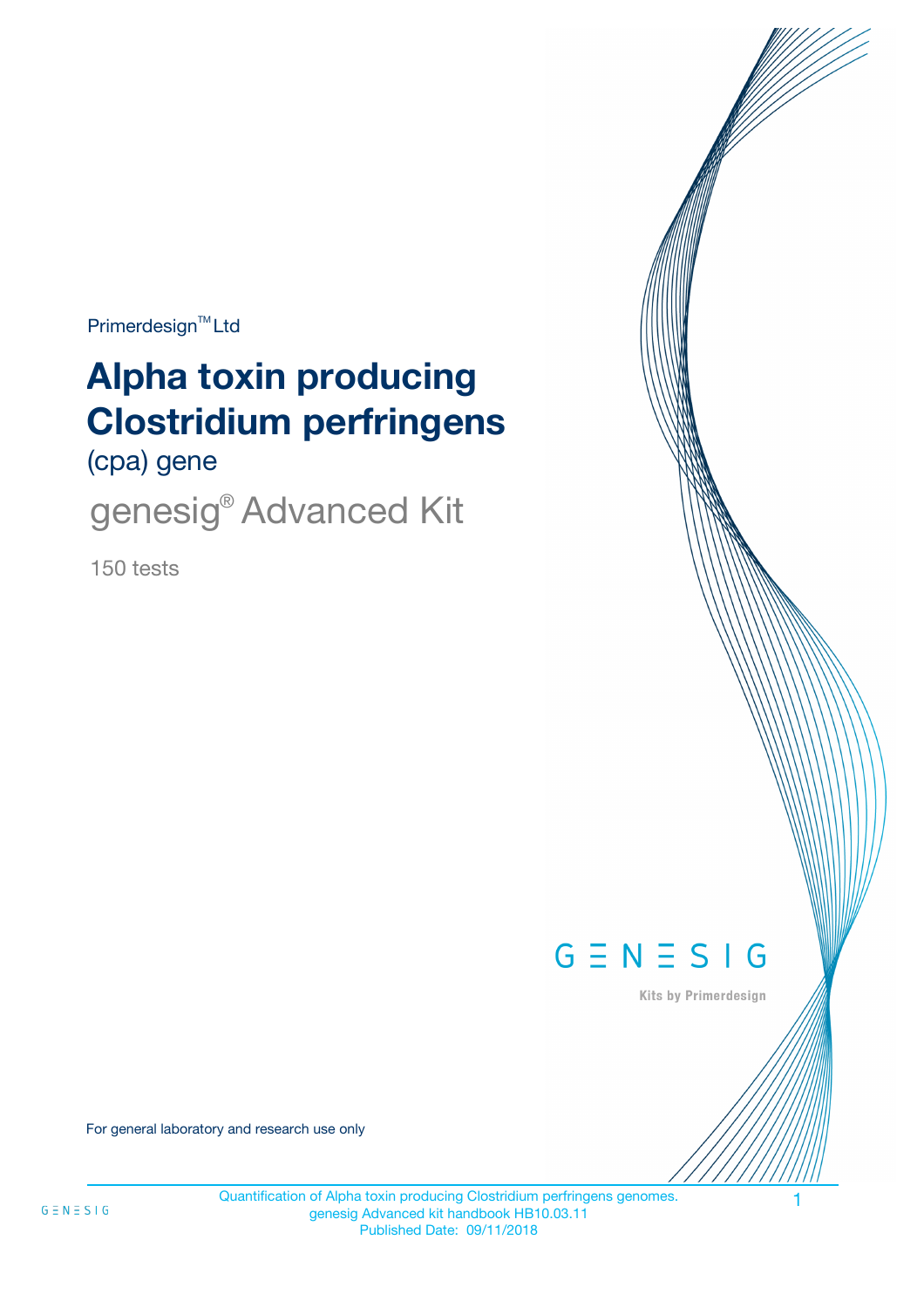# Introduction to Alpha toxin producing Clostridium perfringens

Clostridium perfringens is an anaerobic, spore-forming, non-motile, Gram positive, rod shaped bacterium of the genus Clostridium. It has a circular DNA genome of approximately 3Mb containing 2660 protein coding regions, and also carries genes on plasmids. It is widely distributed in the environment and foods and forms part of the normal gut flora in both man and animals. C. perfringens persists in soil, sediments and areas subject to human or animal faecal pollution. In the UK and the USA it is the third most common cause of food poisoning, often being associated with large scale catering and is largely linked to C. perfringens type A. In addition, C. perfringens has been widely recognized as being the most important causal organism of gas gangrene which killed hundreds of thousands of soldiers in World War 1 and can cause serious nosocomial infection post surgery.

C. perfringens induced food poisoning is mostly caused by the consumption of poorly cooked meat and poultry whereas entry via wounds leads to the more serious gas gangrene. C. perfringens produces at least 16 virulence factors, including 12 toxins. Strains of C. perfringens are classified as 5 biotypes A – E depending on the differential production of four major (i.e. lethal) exotoxins (alpha (phospholipase A), beta, epsilon and iota) which give the cytotoxic and necrotic activity associated with infection. Clostridial haemolysins and extracellular enzymes such as proteases, lipases, collagenase and hyaluronidase contribute to the invasive process and cytotoxicity. In addition, strains of C. perfringens may also produce a number of other toxins, including: neuraminidase and enterotoxin (Cpe).

The most common symptoms of C. perfringens food poisoning are intense abdominal cramps and diarrhoea which begin 8-22 hours after consumption of foods containing large numbers of those C. perfringens bacteria capable of producing the food poisoning toxin. The diagnosis of C. perfringens is typically done by the above mentioned symptoms. Confirmation of the illness can be done by the detection of toxins or other molecular methods for the detection of the pathogen. In contrast gas gangrene is a form of wet gangrene or localised cellular death which is fatal unless rapidly treated. The hallmark of gas gangrene is crepitation, a result of carbon dioxide and hydrogen accumulation as a metabolic by product in necrotic tissues. Other symptoms may include fever, coma, anxiety, severe pain and kidney failure. The incubation period is usually 1 to 4 days but can vary from 3 hours to 6 weeks or longer. Gas gangrene is rare, with only 1,000-3,000 cases yearly in the U.S.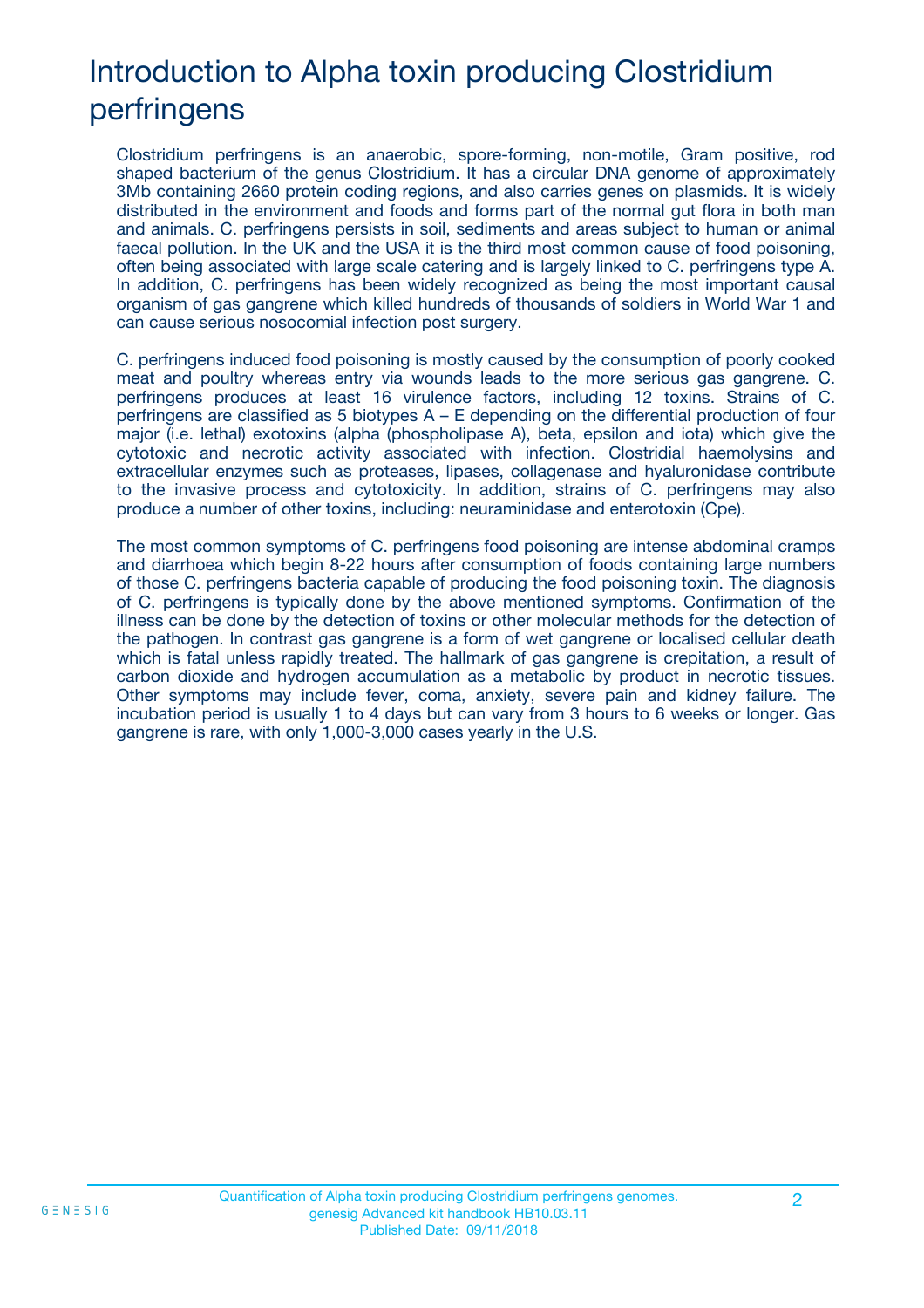# **Specificity**

Our kit for All pathogenic C.perfringens strains (C.perfringens\_cpa) genomes is designed for the in vitro quantification of C.perfringens strains that have the cpa toxin gene conferring the ability to cause infection. The kit is designed to have the broadest detection profile possible whilst remaining specific to the C.perfringens\_cpa target gene. The primers and probe sequences in this kit have 100% homology with over 95% of cpa toxin sequences in the NCBI database based on a comprehensive bioinformatics analysis.

If you require further information, or have a specific question about the detection profile of this kit then please send an e.mail to enquiry@primerdesign.co.uk and our bioinformatics team will answer your question.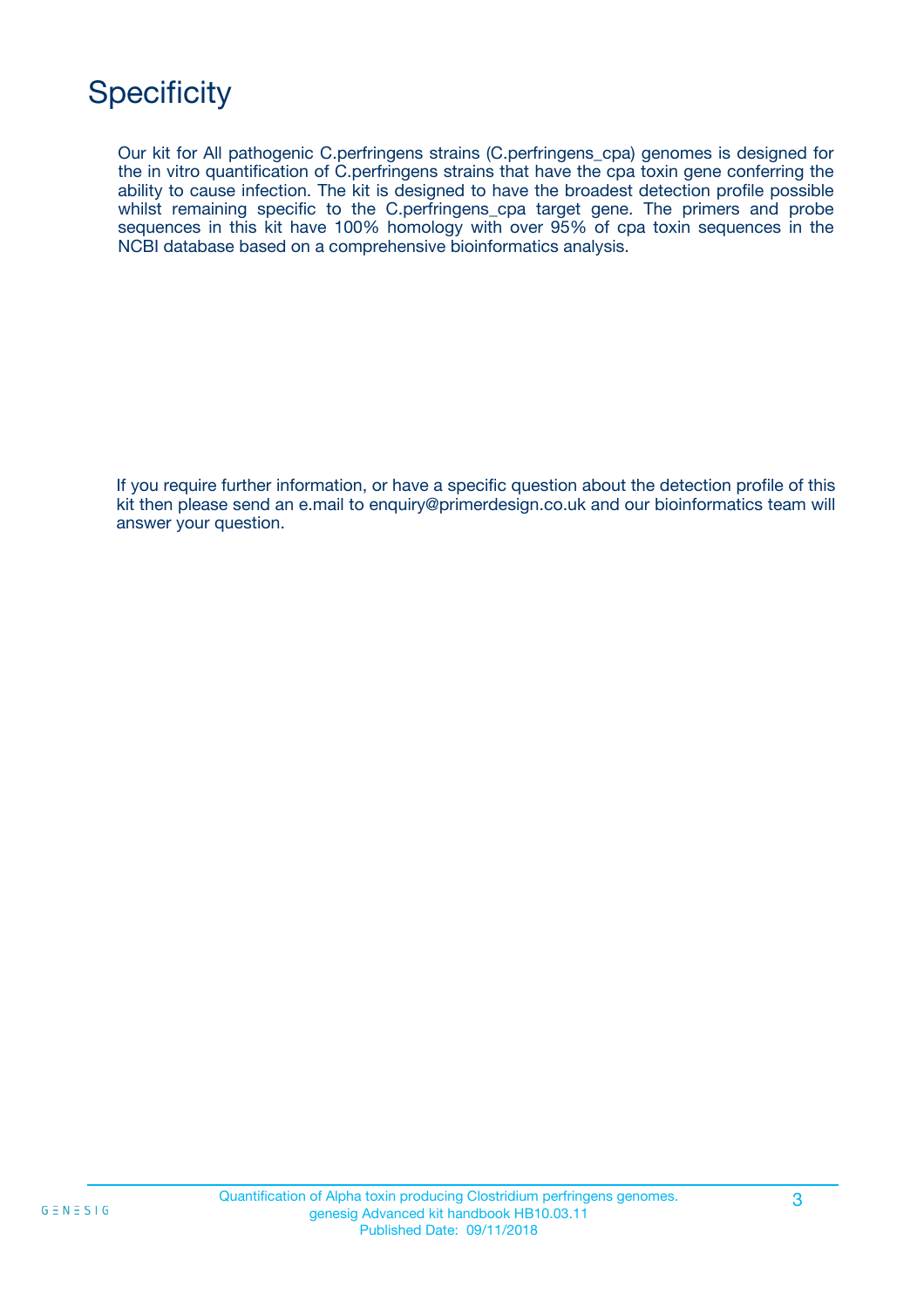## Kit contents

- **C.perfringens\_cpa specific primer/probe mix (150 reactions BROWN)** FAM labelled
- **C.perfringens\_cpa positive control template (for Standard curve RED)**
- **Internal extraction control primer/probe mix (150 reactions BROWN)** VIC labelled as standard
- **Internal extraction control DNA (150 reactions BLUE)**
- **Endogenous control primer/probe mix (150 reactions BROWN)** FAM labelled
- **RNase/DNase free water (WHITE)** for resuspension of primer/probe mixes
- **Template preparation buffer (YELLOW)** for resuspension of internal control template, positive control template and standard curve preparation

### Reagents and equipment to be supplied by the user

#### **Real-time PCR Instrument**

#### **Extraction kit**

This kit is recommended for use with genesig Easy DNA/RNA extraction kit. However, it is designed to work well with all processes that yield high quality RNA and DNA with minimal PCR inhibitors.

#### **oasig**TM **lyophilised or Precision**®**PLUS 2X qPCR Master Mix**

This kit is intended for use with oasig or PrecisionPLUS2X qPCR Master Mix.

**Pipettors and Tips**

**Vortex and centrifuge**

#### **Thin walled 1.5 ml PCR reaction tubes**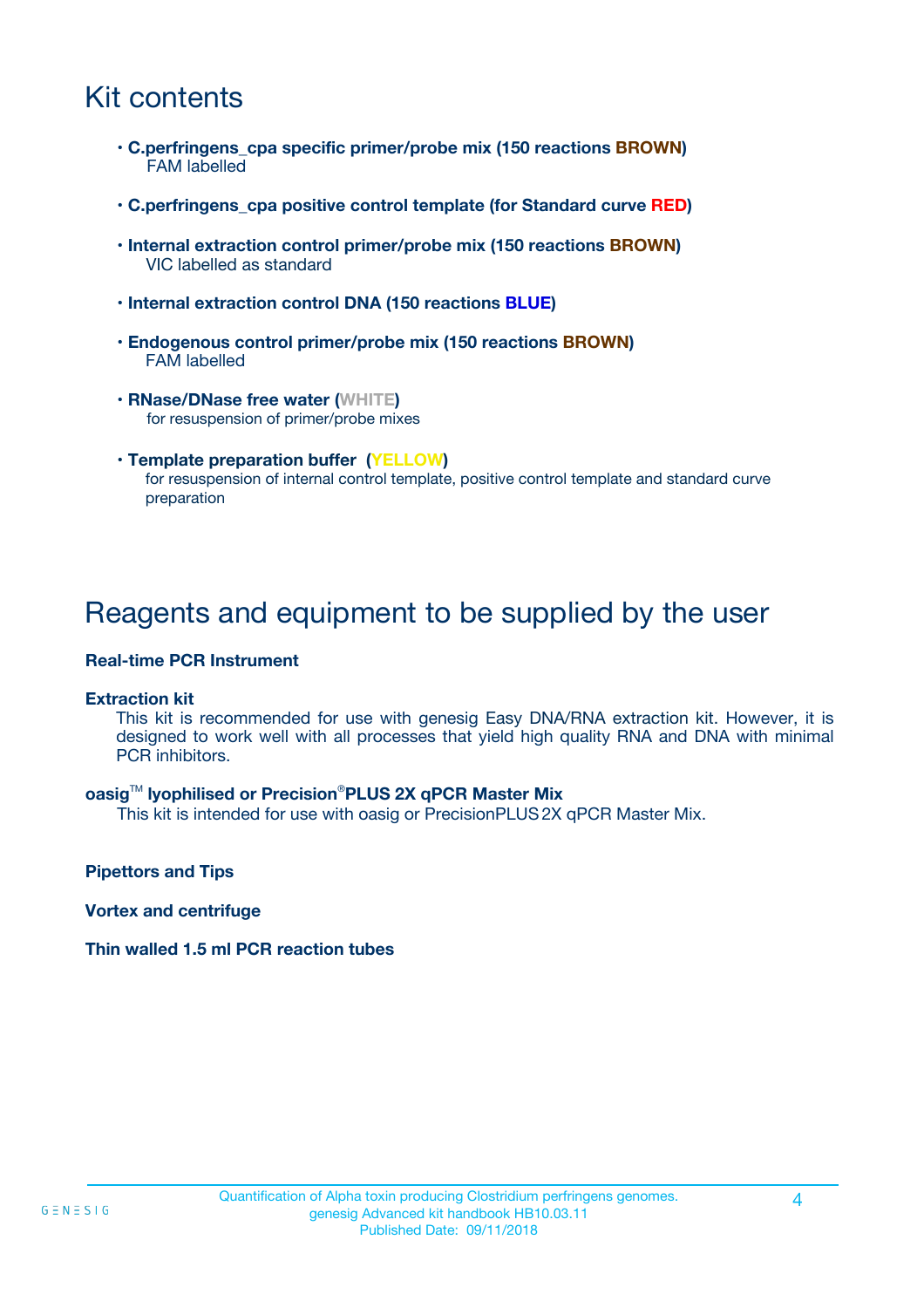### Kit storage and stability

This kit is stable at room temperature but should be stored at -20ºC on arrival. Once the lyophilised components have been resuspended they should not be exposed to temperatures above -20°C for longer than 30 minutes at a time and unnecessary repeated freeze/thawing should be avoided. The kit is stable for six months from the date of resuspension under these circumstances.

If a standard curve dilution series is prepared this can be stored frozen for an extended period. If you see any degradation in this serial dilution a fresh standard curve can be prepared from the positive control.

Primerdesign does not recommend using the kit after the expiry date stated on the pack.

### Suitable sample material

All kinds of sample material suited for PCR amplification can be used. Please ensure the samples are suitable in terms of purity, concentration, and DNA integrity (An internal PCR control is supplied to test for non specific PCR inhibitors). Always run at least one negative control with the samples. To prepare a negative-control, replace the template DNA sample with RNase/DNase free water.

### Dynamic range of test

Under optimal PCR conditions genesig C.perfringens\_cpa detection kits have very high priming efficiencies of >95% and can detect less than 100 copies of target template.

### Notices and disclaimers

This product is developed, designed and sold for research purposes only. It is not intended for human diagnostic or drug purposes or to be administered to humans unless clearly expressed for that purpose by the Food and Drug Administration in the USA or the appropriate regulatory authorities in the country of use. During the warranty period Primerdesign genesig detection kits allow precise and reproducible data recovery combined with excellent sensitivity. For data obtained by violation to the general GLP guidelines and the manufacturer's recommendations the right to claim under guarantee is expired. PCR is a proprietary technology covered by several US and foreign patents. These patents are owned by Roche Molecular Systems Inc. and have been sub-licensed by PE Corporation in certain fields. Depending on your specific application you may need a license from Roche or PE to practice PCR. Additional information on purchasing licenses to practice the PCR process may be obtained by contacting the Director of Licensing at Roche Molecular Systems, 1145 Atlantic Avenue, Alameda, CA 94501 or Applied Biosystems business group of the Applera Corporation, 850 Lincoln Centre Drive, Foster City, CA 94404. In addition, the 5' nuclease assay and other homogeneous amplification methods used in connection with the PCR process may be covered by U.S. Patents 5,210,015 and 5,487,972, owned by Roche Molecular Systems, Inc, and by U.S. Patent 5,538,848, owned by The Perkin-Elmer Corporation.

# Trademarks

Primerdesign™ is a trademark of Primerdesign Ltd.

genesig $^\circledR$  is a registered trademark of Primerdesign Ltd.

The PCR process is covered by US Patents 4,683,195, and 4,683,202 and foreign equivalents owned by Hoffmann-La Roche AG. BI, ABI PRISM® GeneAmp® and MicroAmp® are registered trademarks of the Applera Genomics (Applied Biosystems Corporation). BIOMEK® is a registered trademark of Beckman Instruments, Inc.; iCycler™ is a registered trademark of Bio-Rad Laboratories, Rotor-Gene is a trademark of Corbett Research. LightCycler™ is a registered trademark of the Idaho Technology Inc. GeneAmp®, TaqMan® and AmpliTaqGold® are registered trademarks of Roche Molecular Systems, Inc., The purchase of the Primerdesign™ reagents cannot be construed as an authorization or implicit license to practice PCR under any patents held by Hoffmann-LaRoche Inc.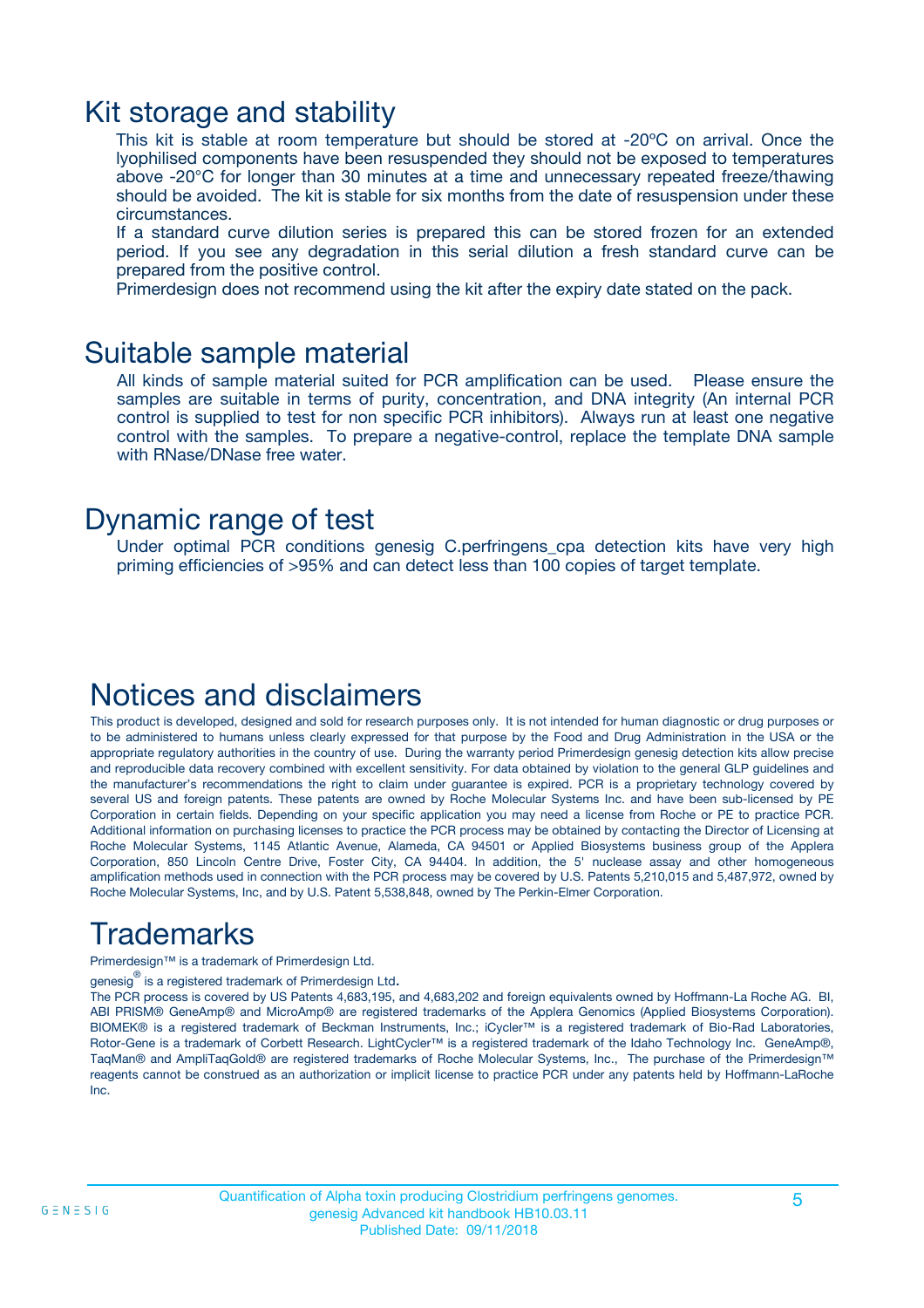### Principles of the test

#### **Real-time PCR**

A C.perfringens cpa specific primer and probe mix is provided and this can be detected through the FAM channel.

The primer and probe mix provided exploits the so-called TaqMan® principle. During PCR amplification, forward and reverse primers hybridize to the C.perfringens\_cpa DNA. A fluorogenic probe is included in the same reaction mixture which consists of a DNA probe labeled with a 5`-dye and a 3`-quencher. During PCR amplification, the probe is cleaved and the reporter dye and quencher are separated. The resulting increase in fluorescence can be detected on a range of qPCR platforms.

#### **Positive control**

For copy number determination and as a positive control for the PCR set up, the kit contains a positive control template. This can be used to generate a standard curve of C. perfringens cpa copy number / Cq value. Alternatively the positive control can be used at a single dilution where full quantitative analysis of the samples is not required. Each time the kit is used, at least one positive control reaction must be included in the run. A positive result indicates that the primers and probes for detecting the target C.perfringens cpa gene worked properly in that particular experimental scenario. If a negative result is obtained the test results are invalid and must be repeated. Care should be taken to ensure that the positive control does not contaminate any other kit component which would lead to falsepositive results. This can be achieved by handling this component in a Post PCR environment. Care should also be taken to avoid cross-contamination of other samples when adding the positive control to the run. This can be avoided by sealing all other samples and negative controls before pipetting the positive control into the positive control well.

#### **Negative control**

To validate any positive findings a negative control reaction should be included every time the kit is used. For this reaction the RNase/DNase free water should be used instead of template. A negative result indicates that the reagents have not become contaminated while setting up the run.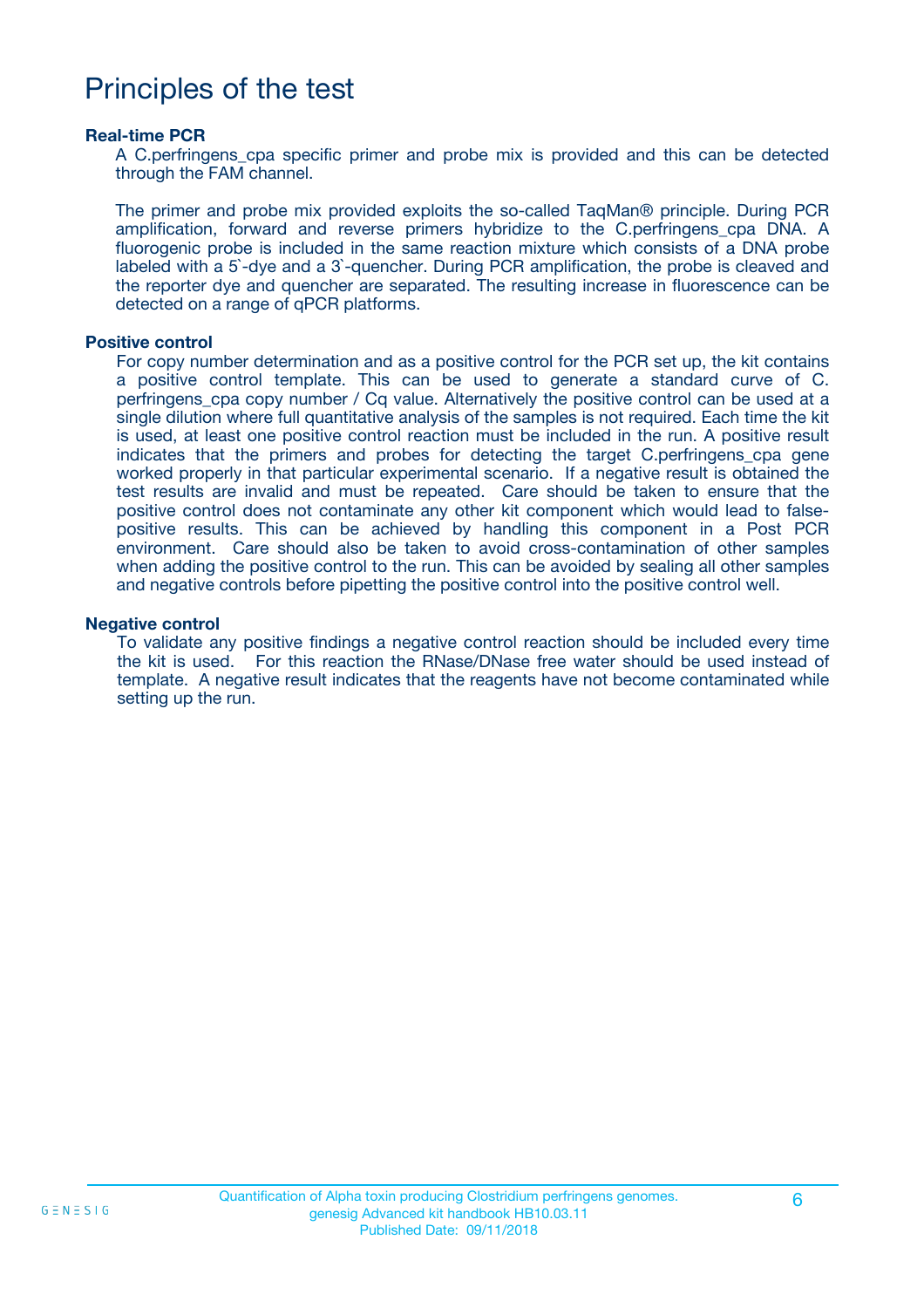#### **Internal DNA extraction control**

When performing DNA extraction, it is often advantageous to have an exogenous source of DNA template that is spiked into the lysis buffer. This control DNA is then co-purified with the sample DNA and can be detected as a positive control for the extraction process. Successful co-purification and qPCR for the control DNA also indicates that PCR inhibitors are not present at a high concentration.

A separate primer and probe mix are supplied with this kit to detect the exogenous DNA using qPCR. The primers are present at PCR limiting concentrations which allows multiplexing with the target sequence primers. Amplification of the control DNA does not interfere with detection of the C.perfringens cpa target DNA even when present at low copy number. The Internal control is detected through the VIC channel and gives a Cq value of 28+/-3.

#### **Endogenous control**

To confirm extraction of a valid biological template, a primer and probe mix is included to detect an endogenous gene. Detection of the endogenous control is through the FAM channel and it is NOT therefore possible to perform a multiplex with the C.perfringens cpa primers. A poor endogenous control signal may indicate that the sample did not contain sufficient biological material.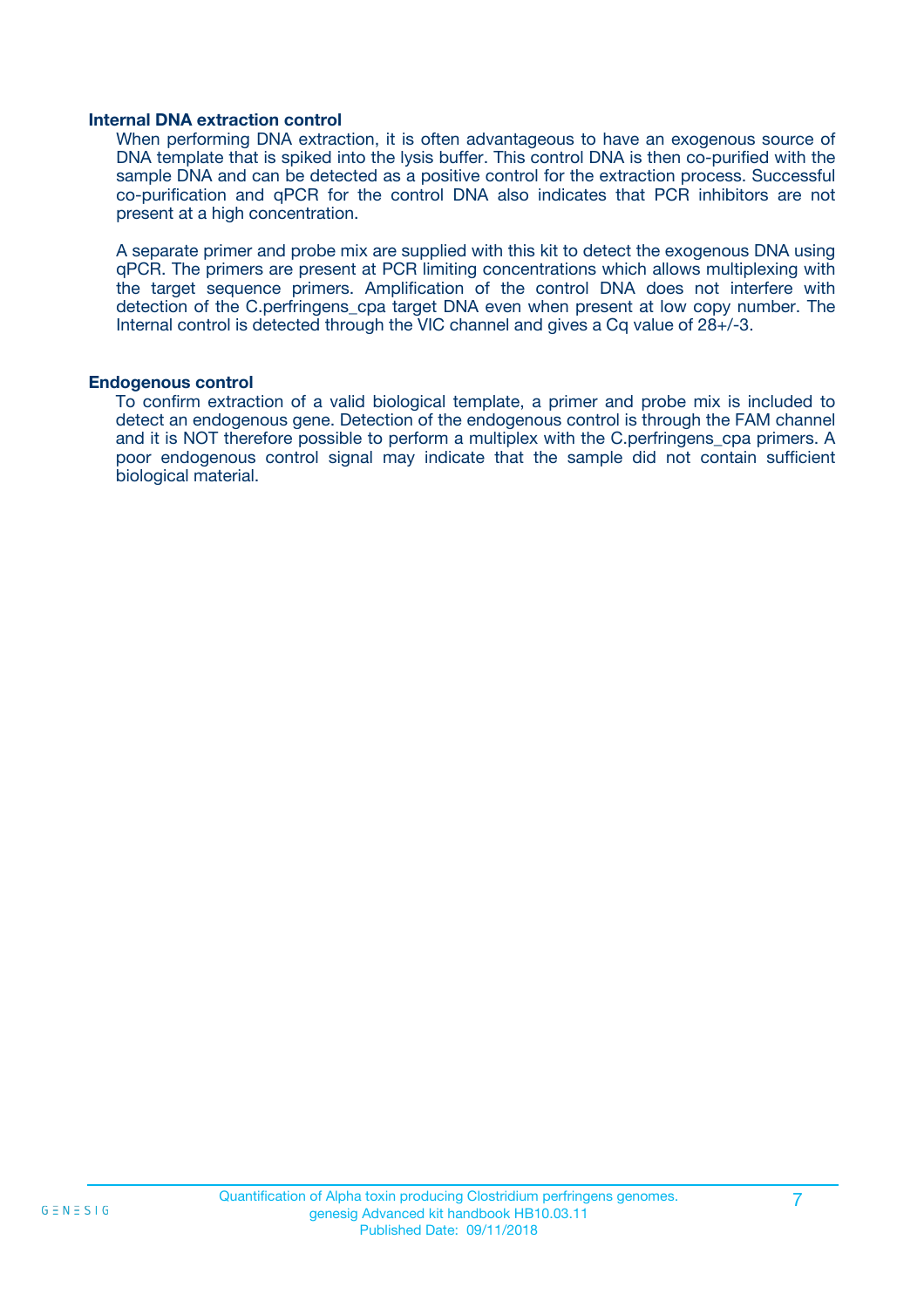### Resuspension protocol

To minimize the risk of contamination with foreign DNA, we recommend that all pipetting be performed in a PCR clean environment. Ideally this would be a designated PCR lab or PCR cabinet. Filter tips are recommended for all pipetting steps.

- **1. Pulse-spin each tube in a centrifuge before opening.** This will ensure lyophilised primer and probe mix is in the base of the tube and is not spilt upon opening the tube.
- **2. Resuspend the primer/probe mixes in the RNase/DNase free water supplied, according to the table below:**

To ensure complete resuspension, vortex each tube thoroughly.

| Component - resuspend in water                       |             |  |
|------------------------------------------------------|-------------|--|
| <b>Pre-PCR pack</b>                                  |             |  |
| C.perfringens_cpa primer/probe mix (BROWN)           | $165$ µl    |  |
| Internal extraction control primer/probe mix (BROWN) | $165$ $\mu$ |  |
| Endogenous control primer/probe mix (BROWN)          | $165$ µl    |  |

**3. Resuspend the internal control template and positive control template in the template preparation buffer supplied, according to the table below:** To ensure complete resuspension, vortex each tube thoroughly.

| Component - resuspend in template preparation buffer |  |  |
|------------------------------------------------------|--|--|
| <b>Pre-PCR heat-sealed foil</b>                      |  |  |
| Internal extraction control DNA (BLUE)               |  |  |
| <b>Post-PCR heat-sealed foil</b>                     |  |  |
| C.perfringens_cpa Positive Control Template (RED) *  |  |  |

\* This component contains high copy number template and is a VERY significant contamination risk. It must be opened and handled in a separate laboratory environment, away from the other components.

### DNA extraction

The internal extraction control DNA can be added either to the DNA lysis/extraction buffer or to the DNA sample once it has been resuspended in lysis buffer.

**DO NOT add the internal extraction control DNA directly to the unprocessed biological sample as this will lead to degradation and a loss in signal.**

- **1. Add 4µl of the Internal extraction control DNA (BLUE) to each sample in DNA lysis/extraction buffer per sample.**
- **2. Complete DNA extraction according to the manufacturers protocols.**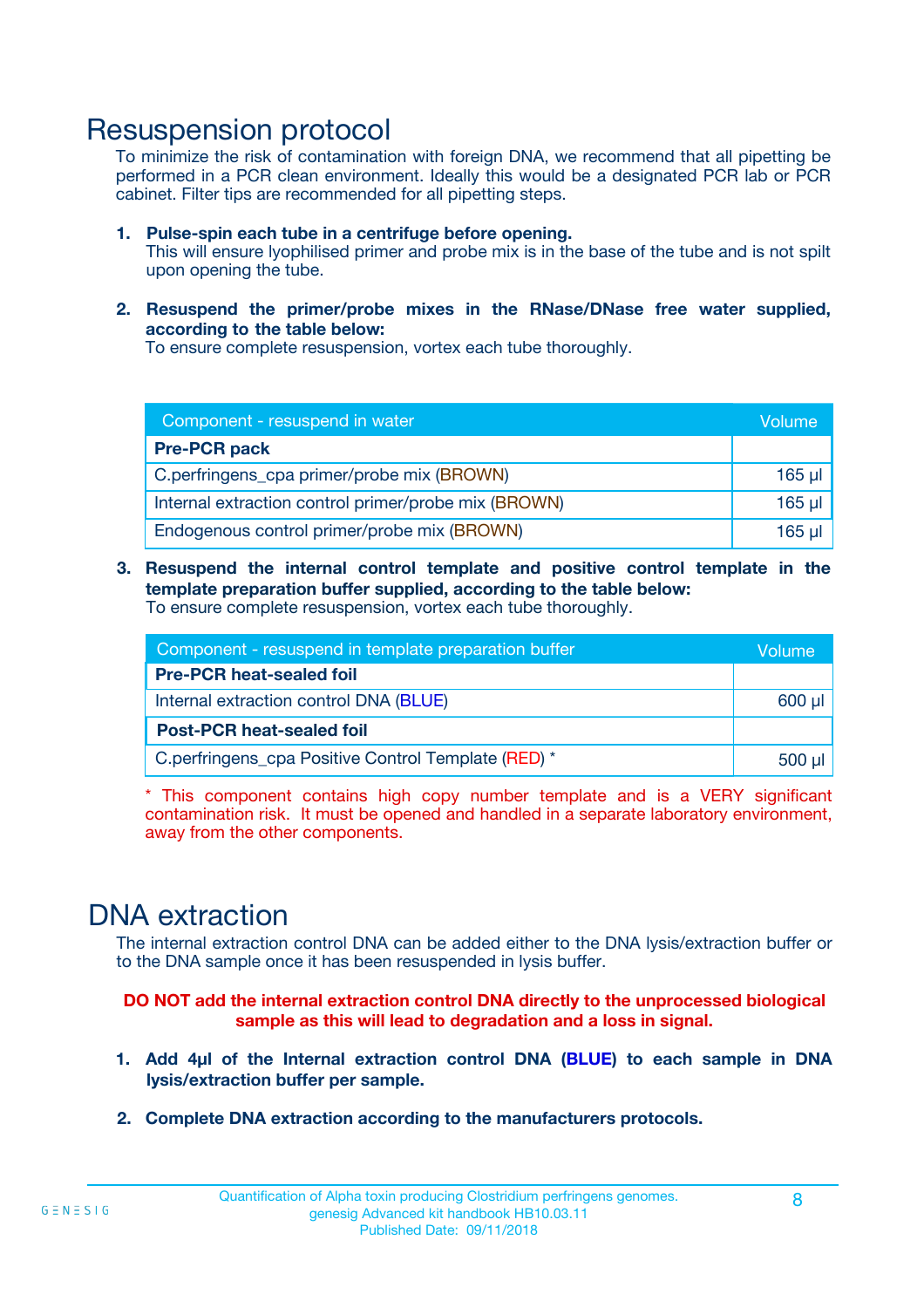# qPCR detection protocol

**1. For each DNA sample prepare a reaction mix according to the table below:** Include sufficient reactions for positive and negative controls.

| Component                                            | Volume   |
|------------------------------------------------------|----------|
| oasig or PrecisionPLUS 2X qPCR Master Mix            | 10 $\mu$ |
| C.perfringens_cpa primer/probe mix (BROWN)           | 1 µl     |
| Internal extraction control primer/probe mix (BROWN) | 1 µl     |
| <b>RNase/DNase free water (WHITE)</b>                | $3 \mu$  |
| <b>Final Volume</b>                                  | 15 µl    |

**2. For each DNA sample prepare an endogenous control reaction according to the table below (Optional):**

**This control reaction will provide useful information regarding the quality of the biological sample.**

| Component                                   | Volume   |
|---------------------------------------------|----------|
| oasig or PrecisionPLUS 2X qPCR Master Mix   | $10 \mu$ |
| Endogenous control primer/probe mix (BROWN) | 1 µI     |
| <b>RNase/DNase free water (WHITE)</b>       | $4 \mu$  |
| <b>Final Volume</b>                         | 15 µl    |

- **3. Pipette 15µl of each mix into individual wells according to your qPCR experimental plate set up.**
- **4. Prepare sample DNA templates for each of your samples.**
- **5. Pipette 5µl of DNA template into each well, according to your experimental plate set up.**

For negative control wells use 5µl of RNase/DNase free water. The final volume in each well is 20ul.

**6. If a standard curve is included for quantitative analysis, prepare a reaction mix according to the table below:**

| Component                                  | Volume          |
|--------------------------------------------|-----------------|
| oasig or PrecisionPLUS 2X qPCR Master Mix  | 10 $\mu$        |
| C.perfringens_cpa primer/probe mix (BROWN) | 1 µI            |
| <b>RNase/DNase free water (WHITE)</b>      | $4 \mu$         |
| <b>Final Volume</b>                        | 15 <sub>µ</sub> |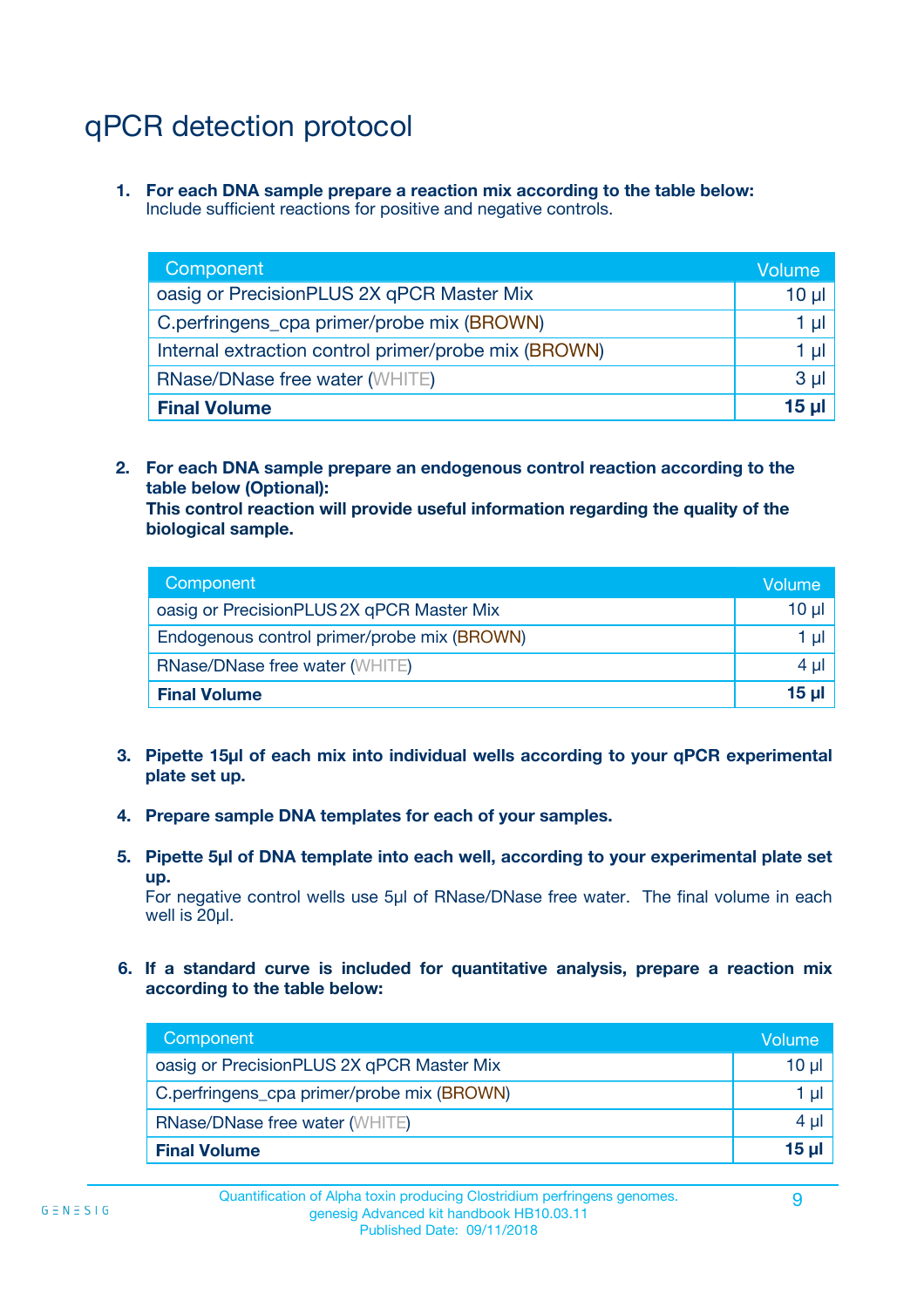#### **7. Preparation of standard curve dilution series.**

- 1) Pipette 90µl of template preparation buffer into 5 tubes and label 2-6
- 2) Pipette 10µl of Positive Control Template (RED) into tube 2
- 3) Vortex thoroughly
- 4) Change pipette tip and pipette 10µl from tube 2 into tube 3
- 5) Vortex thoroughly

Repeat steps 4 and 5 to complete the dilution series

| <b>Standard Curve</b>         | <b>Copy Number</b>     |
|-------------------------------|------------------------|
| Tube 1 Positive control (RED) | $2 \times 10^5$ per µl |
| Tube 2                        | $2 \times 10^4$ per µl |
| Tube 3                        | $2 \times 10^3$ per µl |
| Tube 4                        | $2 \times 10^2$ per µl |
| Tube 5                        | $20$ per $\mu$         |
| Tube 6                        | 2 per µl               |

**8. Pipette 5µl of standard template into each well for the standard curve according to your experimental plate set up.**

#### The final volume in each well is 20µl.

# qPCR amplification protocol

Amplification conditions using oasig or PrecisionPLUS 2X qPCR Master Mix.

|             | <b>Step</b>       | <b>Time</b>     | Temp    |
|-------------|-------------------|-----------------|---------|
|             | Enzyme activation | 2 min           | 95 °C   |
| Cycling x50 | Denaturation      | 10 <sub>s</sub> | 95 $°C$ |
|             | DATA COLLECTION * | 60 s            | 60 °C   |

\* Fluorogenic data should be collected during this step through the FAM and VIC channels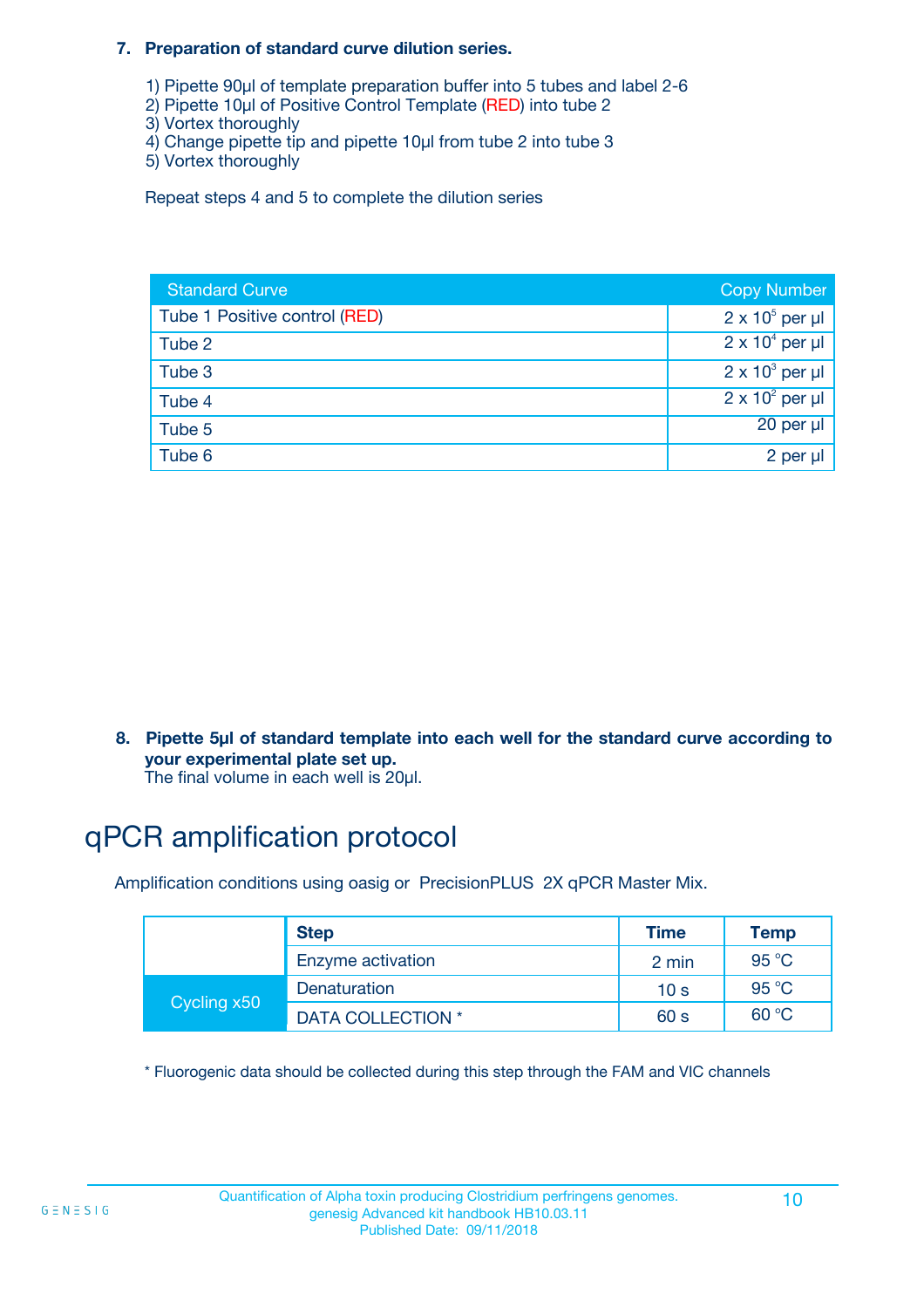# Interpretation of results

| <b>Target</b><br>(FAM) | Internal<br>control<br>(NIC) | <b>Positive</b><br>control | Negative<br>control | Interpretation                                                                                                  |
|------------------------|------------------------------|----------------------------|---------------------|-----------------------------------------------------------------------------------------------------------------|
| $\leq 30$              | $+ 1 -$                      | ÷                          |                     | <b>POSITIVE QUANTITATIVE RESULT</b><br>calculate copy number                                                    |
| > 30                   | ÷                            | ÷                          |                     | <b>POSITIVE QUANTITATIVE RESULT</b><br>calculate copy number                                                    |
| > 30                   |                              | ÷                          |                     | <b>POSITIVE QUALITATIVE RESULT</b><br>do not report copy number as this<br>may be due to poor sample extraction |
|                        | ÷                            | ÷                          |                     | <b>NEGATIVE RESULT</b>                                                                                          |
|                        |                              |                            |                     | <b>EXPERIMENT FAILED</b>                                                                                        |
| $+ 1 -$                | $+ 1 -$                      | ÷                          | $\leq 35$           | due to test contamination                                                                                       |
| $+ 1 -$                | $+ 1 -$                      | ÷                          | > 35                | $\star$                                                                                                         |
|                        |                              | ÷                          |                     | <b>SAMPLE PREPARATION FAILED</b>                                                                                |
|                        |                              |                            |                     | <b>EXPERIMENT FAILED</b>                                                                                        |

Positive control template (**RED**) is expected to amplify between Cq 16 and 23. Failure to satisfy this quality control criterion is a strong indication that the experiment has been compromised.

\*Where the test sample is positive and the negative control is positive with a  $Ca > 35$ , the sample must be reinterpreted based on the relative signal strength of the two results:



If the sample amplifies  $> 5$  Cq earlier than the negative control then the sample should be reinterpreted (via the table above) with the negative control verified as negative.



If the sample amplifies  $< 5$  Cq earlier than the negative control then the positive sample result is invalidated and<br>the result should be determined  $the$  result should be inconclusive due to test contamination. The test for this sample should be repeated.